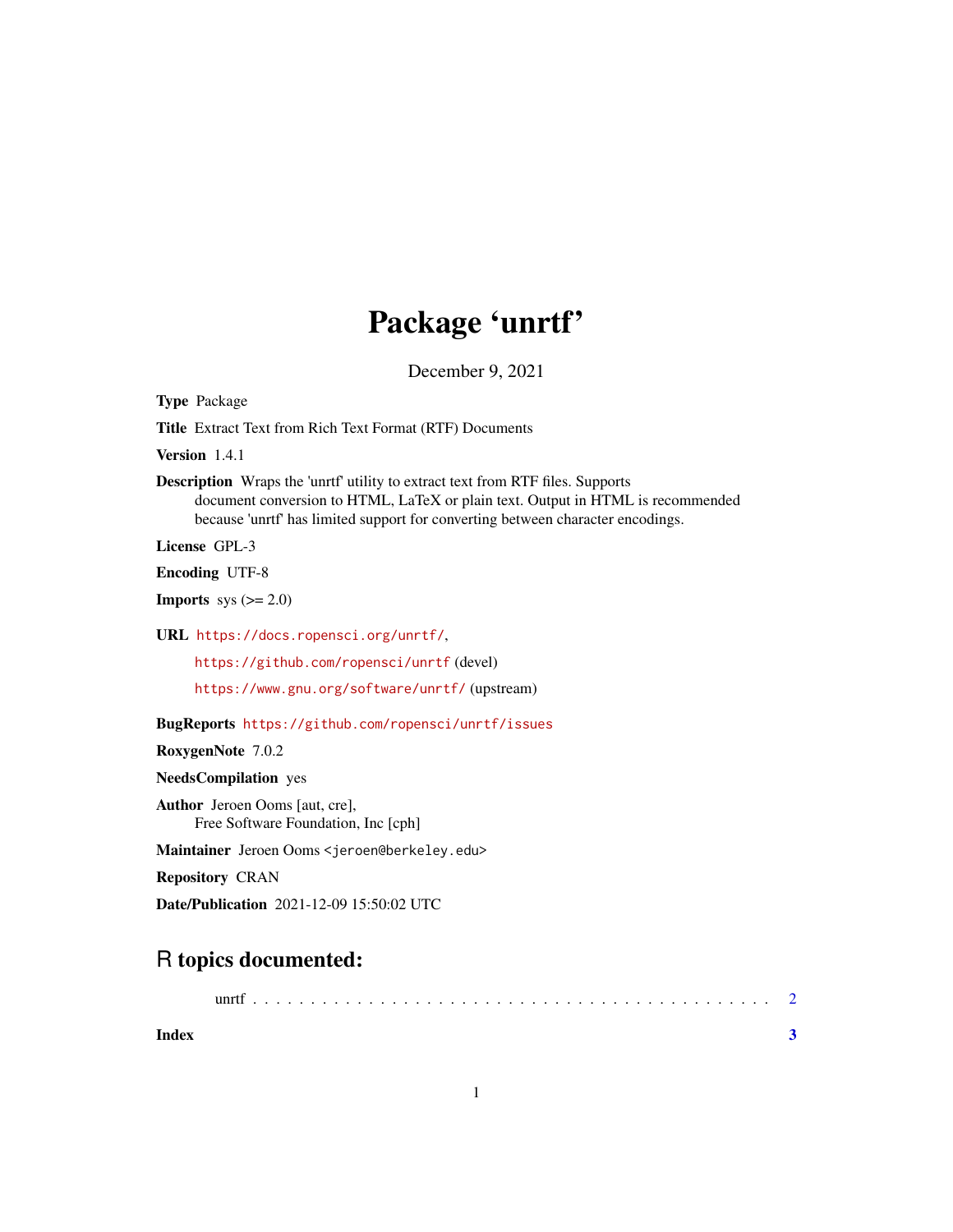#### <span id="page-1-0"></span>Description

Converts an rtf document to html, text or latex. Output in html is recommended because unrtf has limited support for converting between character encodings which is problematic for non-ascii text.

#### Usage

```
unrtf(file = NULL, format = c("html", "text", "latex"), verbose = FALSE,
  conf_dir = NULL)
```
#### Arguments

| file     | path or url to the 'rtf' file                                       |
|----------|---------------------------------------------------------------------|
| format   | output format, must be "text", "html" or "latex"                    |
| verbose  | print some output to stder                                          |
| conf dir | use a custom dir with . conf files which serve as output templates. |

#### Details

Output can be customized via a set of .conf files which serve as templates for the various formats. The default conf files are located in system.file("share",package = "unrtf") To modify the output, copy these files to a custom location and set pass the directory as the conf\_dir argument in unrtf.

#### Examples

```
library(unrtf)
text <- unrtf("https://jeroen.github.io/files/sample.rtf", format = "text")
html <- unrtf("https://jeroen.github.io/files/sample.rtf", format = "html")
cat(text)
```